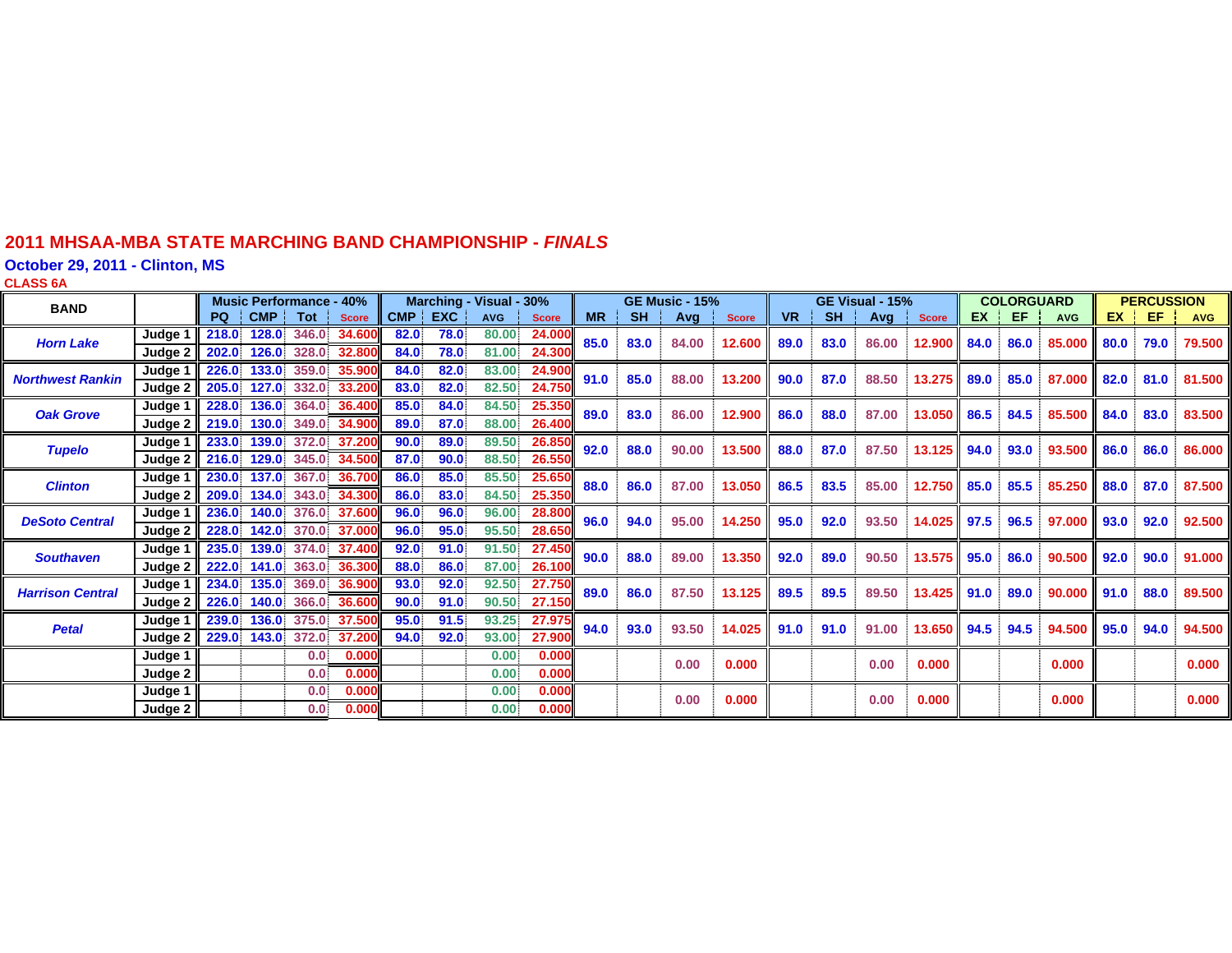## **2011 MHSAA-MBA STATE MARCHING BAND CHAMPIONSHIP - FINALS**

# **October 29, 2011 - Clinton, MS**

#### **SCORING SUMMARY**

| <b>BAND</b>             |               | <b>MUSIC</b>   | <b>VISUAL</b>  |         | <b>GENERAL EFFECT</b> |               |  |  |
|-------------------------|---------------|----------------|----------------|---------|-----------------------|---------------|--|--|
|                         | <b>JUDGE1</b> | <b>JUDGE 2</b> | <b>JUDGE 1</b> | Judge 2 | <b>MUSIC</b>          | <b>VISUAL</b> |  |  |
| <b>Horn Lake</b>        | 34.600        | 32.800         | 24.000         | 24.300  | 12.600                | 12.900        |  |  |
| <b>Northwest Rankin</b> | 35.900        | 33.200         | 24.900         | 24.750  | 13.200                | 13.275        |  |  |
| <b>Oak Grove</b>        | 36.400        | 34.900         | 25.350         | 26.400  | 12.900                | 13.050        |  |  |
| Tupelo                  | 37.200        | 34.500         | 26.850         | 26.550  | 13.500                | 13.125        |  |  |
| <b>Clinton</b>          | 36.700        | 34.300         | 25.650         | 25.350  | 13.050                | 12.750        |  |  |
| <b>DeSoto Central</b>   | 37.600        | 37.000         | 28.800         | 28.650  | 14.250                | 14.025        |  |  |
| <b>Southaven</b>        | 37.400        | 36.300         | 27.450         | 26.100  | 13.350                | 13.575        |  |  |
| <b>Harrison Central</b> | 36.900        | 36.600         | 27.750         | 27.150  | 13.125                | 13.425        |  |  |
| Petal                   | 37.500        | 37.200         | 27.975         | 27.900  | 14.025                | 13.650        |  |  |
|                         |               |                |                |         |                       |               |  |  |
|                         |               |                |                |         |                       |               |  |  |

| C<br>L        |
|---------------|
|               |
| A<br>S<br>S   |
|               |
|               |
|               |
| $\frac{6}{4}$ |
|               |
|               |
|               |
|               |

## **FINAL RESULTS**

| <b>BAND</b>             | <b>MUSIC</b>   |                | <b>VISUAL</b>  |           | <b>GEN EFFECT</b> |                | <b>OVERALL BAND</b> |                  |                    |              | <b>COLOR GUARD</b> |                 | <b>PERCUSSION</b> |                 |
|-------------------------|----------------|----------------|----------------|-----------|-------------------|----------------|---------------------|------------------|--------------------|--------------|--------------------|-----------------|-------------------|-----------------|
|                         | <b>AVERAGE</b> | <b>RK</b>      | <b>AVERAGE</b> | <b>RK</b> | <b>TOTAL</b>      | <b>RK</b>      | <b>TOTAL</b>        | <b>PENALTIES</b> | <b>FINAL SCORE</b> | <b>RANK</b>  | <b>SCORE</b>       | <b>RANK</b>     | <b>SCORE</b>      | <b>RANK</b>     |
| <b>Horn Lake</b>        | 33.700         | 9              | 24.150         | 9         | 25.500            | 9              | 83.350              |                  | 83.350             | 9            | 85.000             | 9               | 79.500            | 9               |
| <b>Northwest Rankin</b> | 34.550         | 8              | 24.825         | 8         | 26.475            | 6              | 85.850              |                  | 85.850             | 8            | 87.000             | $6\phantom{1}6$ | 81.500            | 8               |
| Oak Grove               | 35.650         | 6              | 25.875         | 6.        | 25.950            | ь              | 87.475              |                  | 87.475             | 6            | 85.500             | 7               | 83.500            | 7               |
| Tupelo                  | 35.850         | 5              | 26.700         | 5         | 26.625            | 4              | 89.175              |                  | 89.175             | 5            | 93.500             | 3               | 86.000            | $6\phantom{1}6$ |
| <b>Clinton</b>          | 35.500         |                | 25.500         |           | 25.800            | 8              | 86.800              |                  | 86.800             |              | 85.250             | 8               | 87.500            | 5               |
| <b>DeSoto Central</b>   | 37.300         | 2 <sup>1</sup> | 28.725         |           | 28.275            |                | 94.300              |                  | 94.300             |              | 97.000             |                 | 92.500            | $\overline{2}$  |
| <b>Southaven</b>        | 36.850         | 3              | 26.775         |           | 26.925            | $\overline{3}$ | 90.550              |                  | 90.550             | 4            | 90.500             | 4               | 91.000            | 3               |
| <b>Harrison Central</b> | 36.750         | 4              | 27,450         |           | 26.550            | 5              | 90.750              |                  | 90.750             | 3            | 90.000             | 5               | 89.500            | 4               |
| Petal                   | 37,350         |                | 27.938         |           | 27.675            | $\overline{2}$ | 92.963              |                  | 92.963             | $\mathbf{2}$ | 94.500             | $\overline{2}$  | 94.500            | 1               |
|                         |                |                |                |           |                   |                |                     |                  |                    |              |                    |                 |                   |                 |